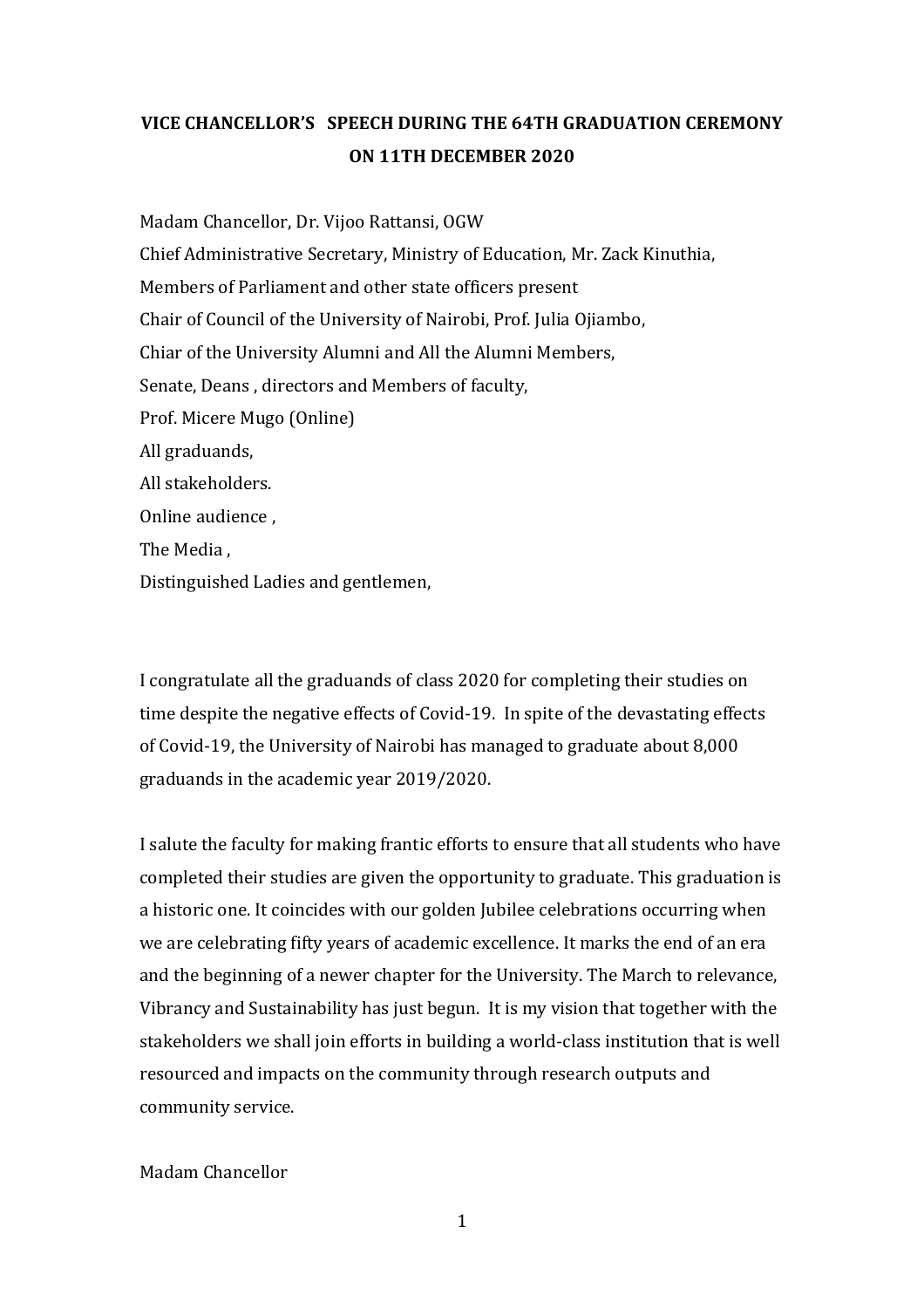Our staff and students have shown a lot of commitment and have worked hard to overcome a number of challenges since the year began. Holding two successful virtual graduations is for us a big victory over this monster called Covid-19.

I want to advice our granduands that the degrees that you are about to obtain are not mere papers! They represent the qualification and skills that they have acquired at the University of Nairobi. They symbolize your readiness to serve the community. The world today requires that you have more than a degree qualification .You must also acquire requisite soft skills to succeed at work or in entrepreneurship. Your attitude will definitely play a critical role in your success or failure. In the words of Thomas Jefferson, the third President of the United States of America, " Nothing can stop the man with the right attitude from achieving his goal. Nothing on earth can help the man with the wrong attitude.

The University has opened your eyes and your parents have done their part. It is now your turn to give back to your community. It is time to serve your country with dedication and integrity. Integrity is a virtue that we in the academia cherish and I am satisfied that we have imparted the desired values on you. In this era of great deficiency of integrity in our country, we shall always be proud of our Alumni who promote integrity and ethical values wherever they are.

Ladies and Gentlemen,

The covid-19 experience has taught us many lessons:

One is that Technology-especially ICT will play an important role in the economy in future. It is important for the faculty and the students of the University of Nairobi to responsive to the changes in technology and ensure that they adapt as quickly as possible.

Secondly –We have learned the power of science. Science can solve most of our societal problems including diseases and therefore priority should be given to

2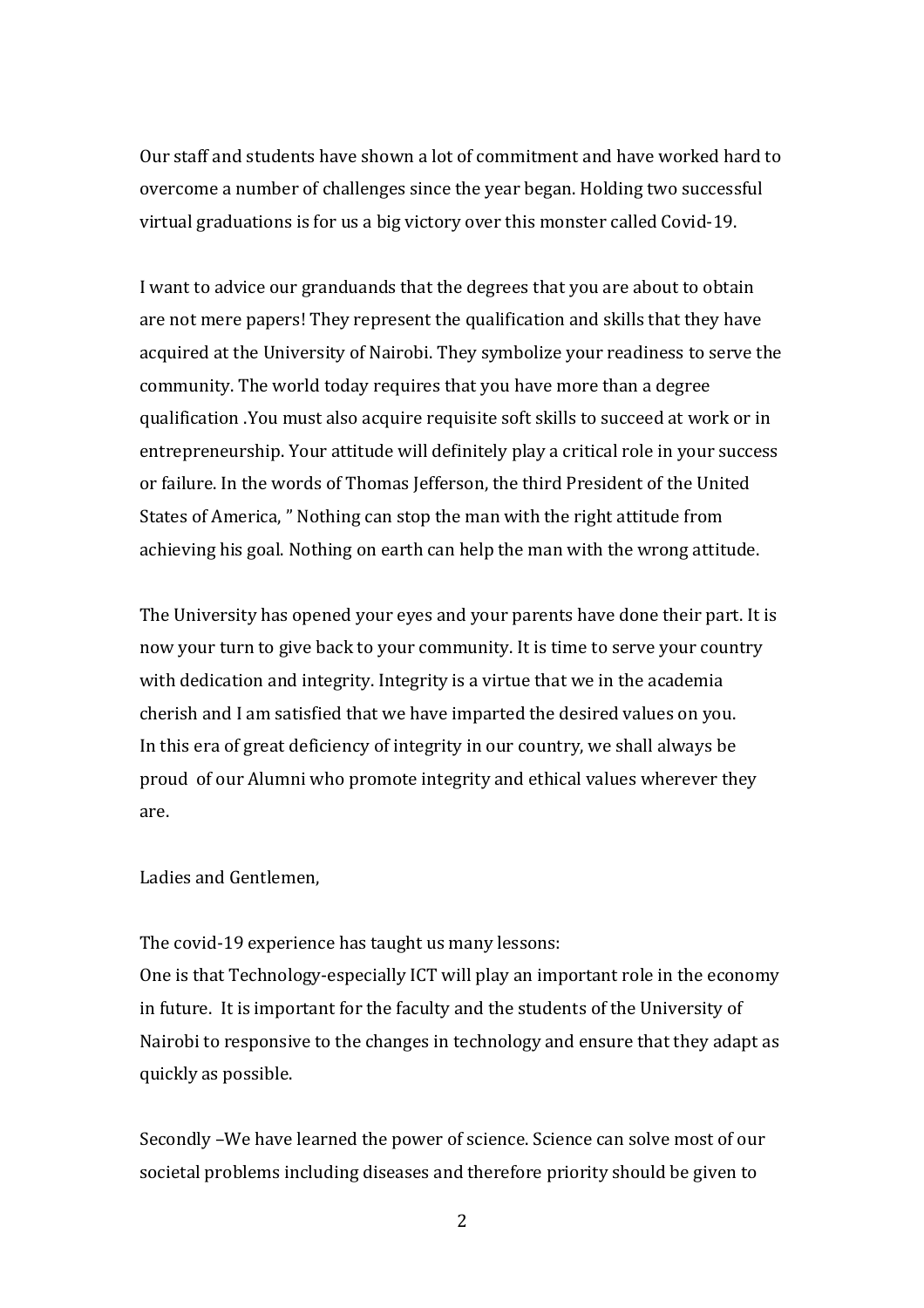the STEM subjects. We need the infrastructure and resources to train more Doctors, more Engineers, Agriculturalist, Innovators etcetra otherwise our society will continue to lag behind in development. It will not be possible to achieve our vision 2030 targets and the Sustainable development goals.

Ladies and gentlemen,

The University marked its golden Jubilee yesterday .We had the opportunity to celebrate our achievements and to reflect on areas that we have not done better.

We acknowledge that we have done well in inspiring and motivating our faculty, and students.

We also acknowledge that have occasionally through unfair administrative processes killed the hope of young people, the very students whom we are expected to inspire and give hope to. We have done very well in research outputs but we have not done well in commercialization of our research outputs to generate revenue to the University and the researchers. Research is one area that the University can leverage on to attract more funding and create impacts. My administration is keen on maximizing on the opportunities that exist in this untapped field.

## Madam Chancellor,

In spite of the COVID health crisis, we have together with our research collaborators attracted research grants worth === dollars, equivalent to Kenya shillings====

In future, we want to work with the industry to create a conducive environment for incubation of innovations. We shall support start-ups by faculty and students so that we can commercialize them and make the University an innovation hub act like centers for practical learning.

Ladies and gentlemen,

3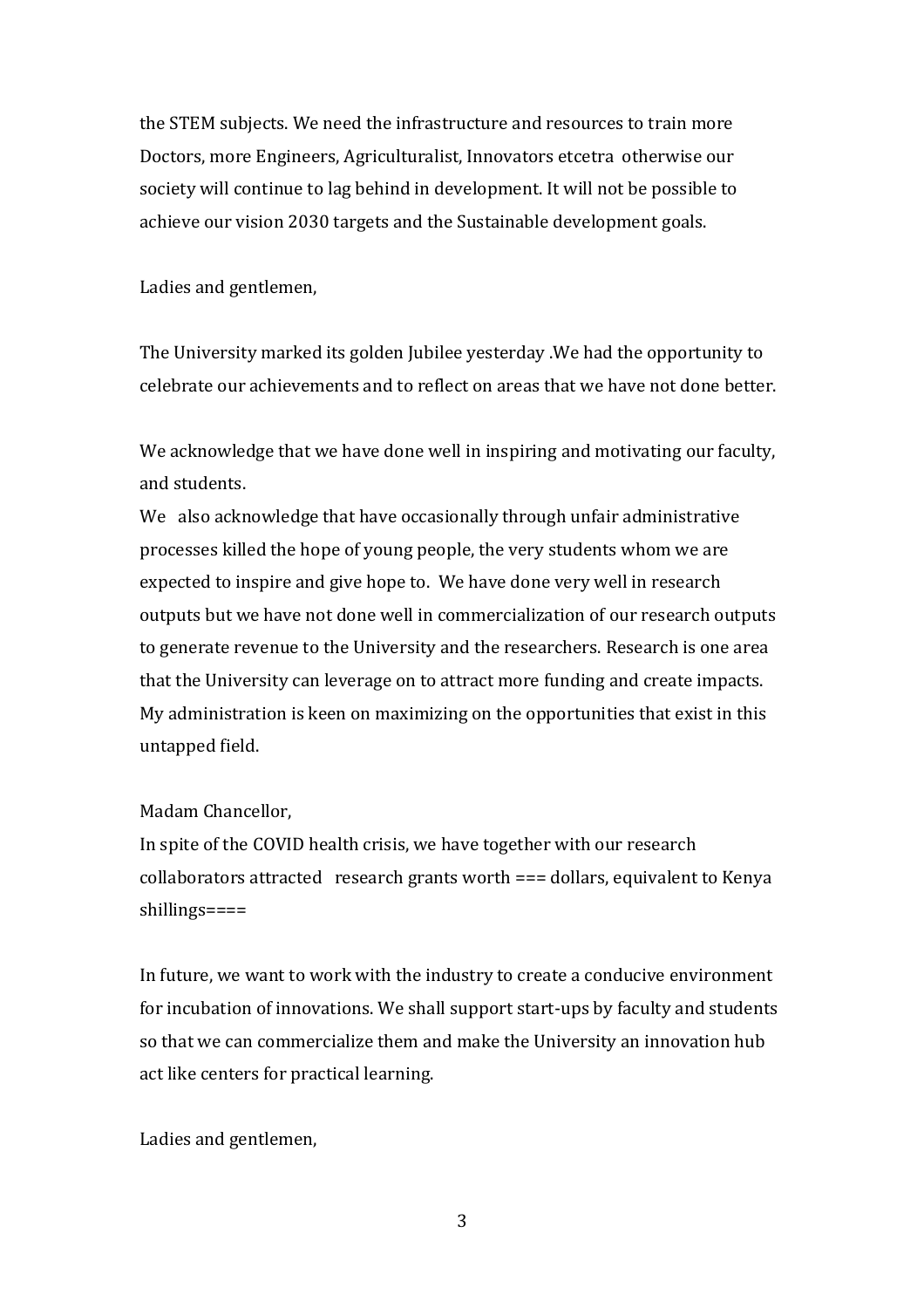In order to sustain our reform agenda we have initiated new policies and review obsolete once because for reforms to succeed you need a strong policy and legal framework.

This year alone we developed a number of policies which the council have considered and also approved. I want to thank the Council and the Senate for supporting reforms through progressive policies. This year we have initiated and operationalized the following policies:

Policy on transport

Policy on Whistle blowing to help us fight corruption at the place of work Policy on Disability mainstreaming

Policy on students progression to help in tracking students progression and make positive interventions to help students complete their studies on time. The students code of conduct to regulate student behavior in campus to help in improving standards of discipline among students.

The policy on virtual interviews to allow the University to conduct interviews using online platforms.

The Housing Policy

Policy on promotion criteria of academic staff to enhance objectivity in promotions and staff recognition.

The rules and regulations for Virtual students elections that enabled us to conduct successful Student elections.

Ladies and Gentlemen,

We have a new student leadership that came into office through a transparent and fair virtual elections. We have begun to witness an era where student are becoming more responsible. They are becoming more democratic and the election outcomes are more respected by contestants than before when elections outcomes were contested and marred by violence and disorder. I believe Kenya can learn more from our student elections.

4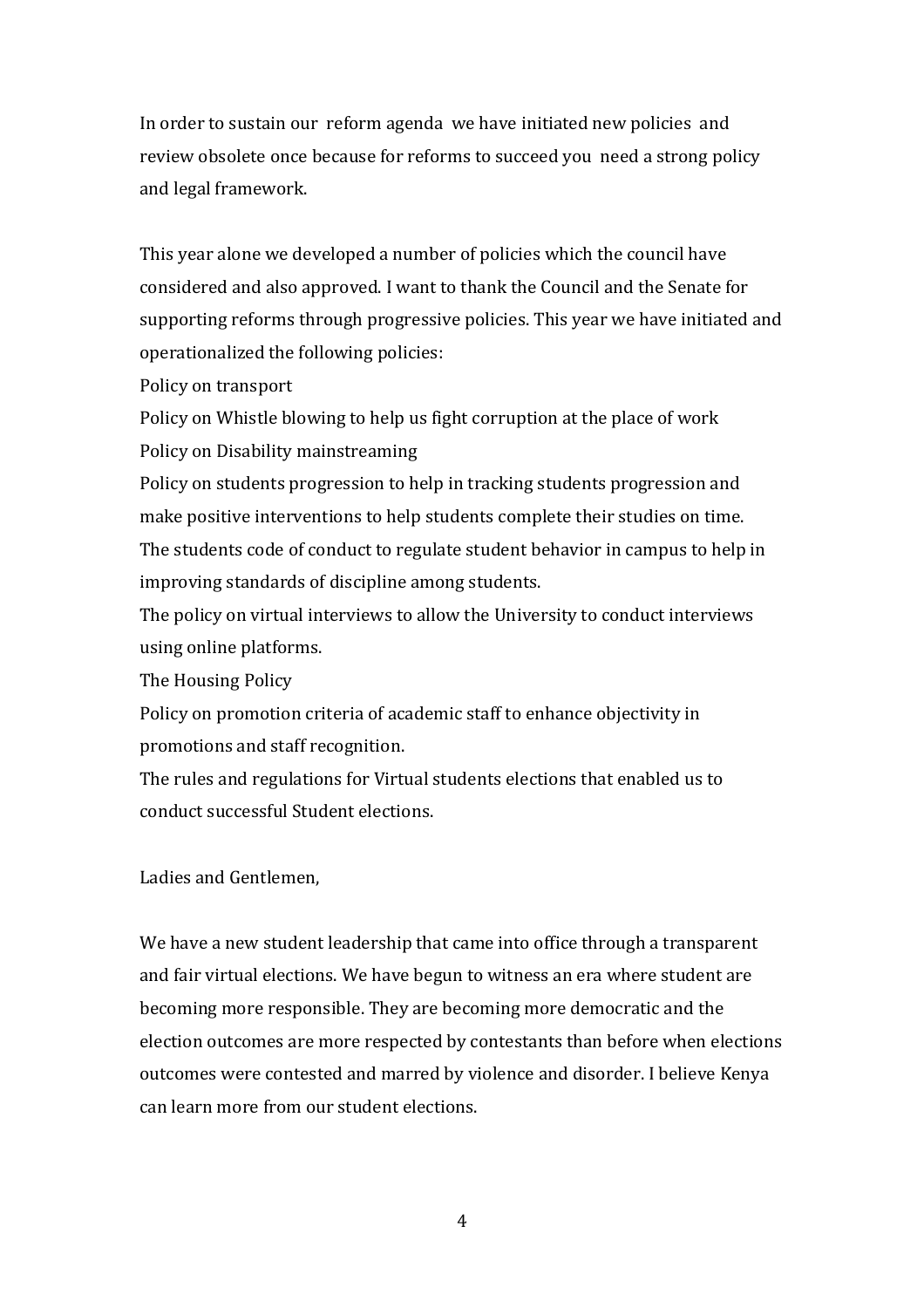Since we are training better leaders for the future, we want a responsible student leadership that will bring the student community together and support the vision of the University. We want student leaders who bring issues to the table and help in finding solutions and not those who run to the road to stone their parents and innocent Kenyans for no apparent reason.

I believe that when we have a responsible faculty and disciplined student community, we shall be able to attract high caliber staff from across the globe and more international students to achieve the desired level of internationalization.

## Ladies and gentlemen,

You recall what I mentioned yesterday that the University of Nairobi was founded through partnership and has continued to thrive and excel on the spirit of partnership. As we head into the future , I want to give confidence to our partners and collaborators that we shall work in concert with them to improve the infrastructure for learning and accommodation of this university to comparable global standards.

Finally, let me take this opportunity to congratulate our chair of Council , Prof. Julia Ojiambo and Professor Micere Mugo who will be conferred with honorary degrees for their distinguished and selfless service to the society in the course of their careers. These are two great women that the University of Nairobi has mentored. Speaking to a graduation congregation 1970 at this very great court, Mzee Jomo Kenyatta then chancellor said this :

" To those who are graduating, or will graduate from this University, I would say this. Never forget the opportunity that has been created by your fellow citizens. Practice the act of modesty and recognize your limitations. Exert all your efforts to help your country and your people and let your work bring honour to this University".

These two women are a true reflection of What Mzee Jomo Kenyatta expected from our graduates. They embody our philosophy of excellence.